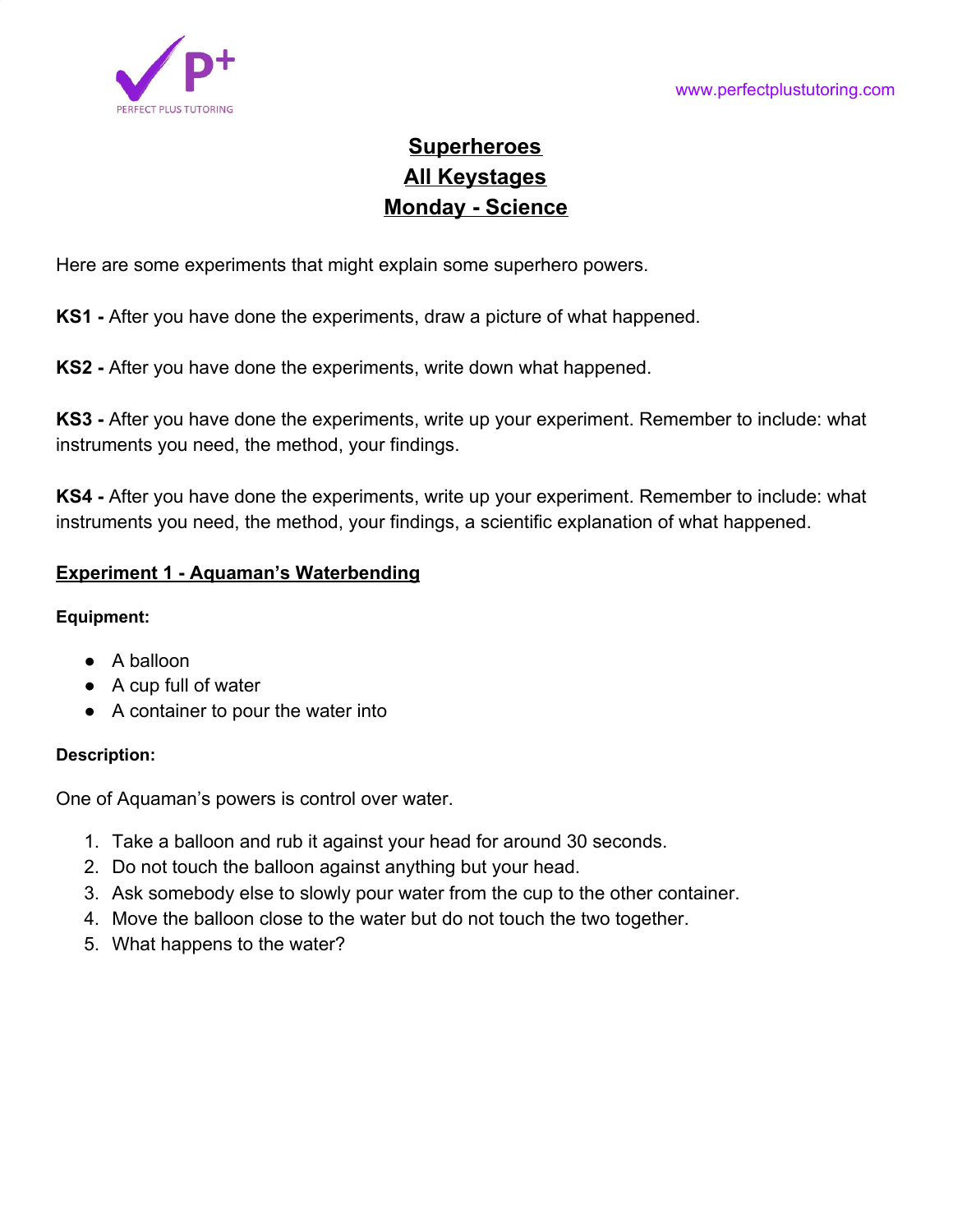

## **Experiment 2 - Superman's Heat Vision**

#### **Equipment:**

- Sunlight on a hot sunny day
- Magnifying glass
- 1 ice cube (2 ice cubes if you are doing this indoors
- You might need a parent to help you.

## **Description:**

- 1. find a clear sunny spot
- 2. Use a magnifying glass to find the light spot.
- 3. Put the ice cube under the point of light.
- 4. What happens to the ice cube?

# **Experiment 3 - Storm Flying & levitating using wind**

## **Equipment:**

- Hairdryer
- Ping pong ball

## **Description:**

- 1. Look at the ping pong ball. What happens to it if you let it go. Why does the ball fall?
- 2. Point the hairdryer toward the sky and turn it on.
- 3. Place the ping pong ball in the middle of the air.
- 4. What happens?
- 5. You could get the ping pong ball to fly around the room using the hairdryer.

# **Experiment 4 - Creating Lightning**

## **Equipment:**

- Aluminum pie plate
- Styrofoam (the kind they pack with electronics)
- Glue
- Ballpoint pen
- Thumbtack
- Wool sock

## **Description:**